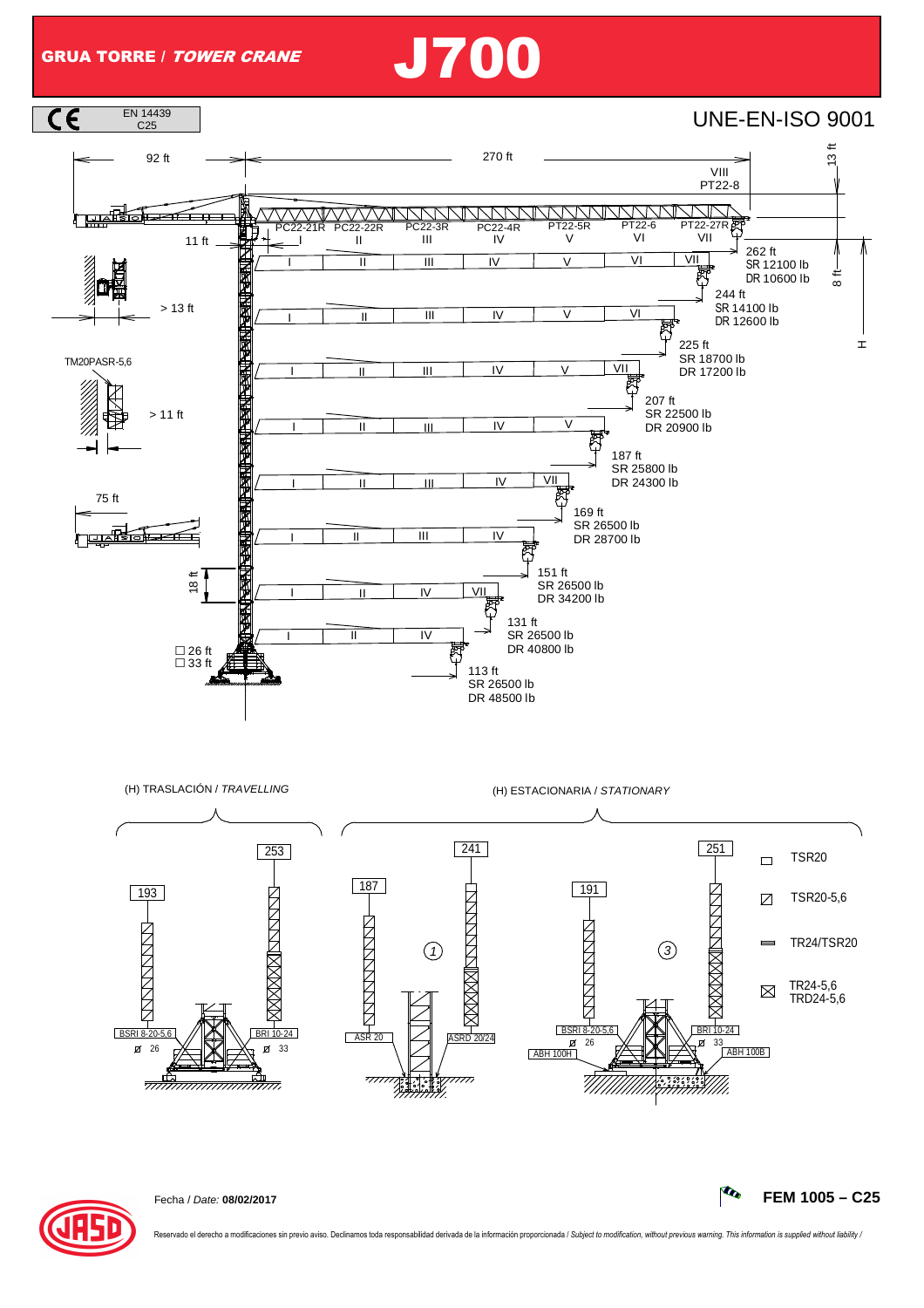|            | <b>J700</b><br><b>CARGAS / LOADS</b> |                                                                              |       |       |       |       |       |       |       |       |       |       |
|------------|--------------------------------------|------------------------------------------------------------------------------|-------|-------|-------|-------|-------|-------|-------|-------|-------|-------|
| لمجما      | ST-SR (lb)                           | Cargas máximas / Maximum loads<br>Single Trolley - Single Reeving - 26500 lb |       |       |       |       |       |       |       |       |       |       |
| $\Box\Box$ | 26500 lb<br>$@$ (ft)                 | Alcance del gancho [ft] / Hook reach [ft]                                    |       |       |       |       |       |       |       |       |       |       |
| ft]        |                                      | 82                                                                           | 98    | 113   | 131   | 151   | 169   | 187   | 207   | 225   | 244   | 262   |
| 262        | 142                                  | 26500                                                                        | 26500 | 26500 | 26500 | 24700 | 21500 | 19000 | 16700 | 15000 | 13400 | 12100 |
| 244        | 148                                  | 26500                                                                        | 26500 | 26500 | 26500 | 25900 | 22600 | 19900 | 17600 | 15800 | 14100 |       |
| 225        | 169                                  | 26500                                                                        | 26500 | 26500 | 26500 | 26500 | 26500 | 23500 | 20800 | 18700 |       |       |
| 207        | 180                                  | 26500                                                                        | 26500 | 26500 | 26500 | 26500 | 26500 | 25400 | 22500 |       |       |       |
| 187        | 183                                  | 26500                                                                        | 26500 | 26500 | 26500 | 26500 | 26500 | 25800 |       |       |       |       |
| 169        | 169                                  | 26500                                                                        | 26500 | 26500 | 26500 | 26500 | 26500 |       |       |       |       |       |
| 151        | 151                                  | 26500                                                                        | 26500 | 26500 | 26500 | 26500 |       |       |       |       |       |       |
| 131        | 131                                  | 26500                                                                        | 26500 | 26500 | 26500 |       |       |       |       |       |       |       |
| 113        | 113                                  | 26500                                                                        | 26500 | 26500 |       |       |       |       |       |       |       |       |

| <u>    iği</u> |           | Cargas máximas / Maximum loads             |                                           |       |       |       |       |       |       |       |       |       |
|----------------|-----------|--------------------------------------------|-------------------------------------------|-------|-------|-------|-------|-------|-------|-------|-------|-------|
|                | ST-DR lbl | Single Trolley - Double Reeving - 52900 lb |                                           |       |       |       |       |       |       |       |       |       |
| $\sqrt{2}$     | 52900 lb  |                                            | Alcance del gancho [ft] / Hook reach [ft] |       |       |       |       |       |       |       |       |       |
| [ft]           | $@$ (ft)  | 82                                         | 98                                        | 113   | 131   | 151   | 169   | 187   | 207   | 225   | 244   | 262   |
| 262            | 75        | 48100                                      | 39000                                     | 33100 | 27600 | 23200 | 20000 | 17500 | 15200 | 13400 | 11800 | 10600 |
| 244            | 78        | 50300                                      | 40800                                     | 34600 | 29000 | 24400 | 21100 | 18400 | 16000 | 14200 | 12600 |       |
| 225            | 90        | 52900                                      | 47600                                     | 40500 | 34000 | 28800 | 25000 | 22000 | 19300 | 17200 |       |       |
| 207            | 95        | 52900                                      | 51100                                     | 43600 | 36700 | 31100 | 27100 | 23800 | 20900 |       |       |       |
| 187            | 97        | 52900                                      | 51900                                     | 44300 | 37300 | 31600 | 27500 | 24300 |       |       |       |       |
| 169            | 100       | 52900                                      | 52900                                     | 46000 | 38800 | 32800 | 28700 |       |       |       |       |       |
| 151            | 103       | 52900                                      | 52900                                     | 47700 | 40300 | 34200 |       |       |       |       |       |       |
| 131            | 104       | 52900                                      | 52900                                     | 48300 | 40800 |       |       |       |       |       |       |       |
| 113            | 105       | 52900                                      | 52900                                     | 48500 |       |       |       |       |       |       |       |       |

| <b>J700</b><br><b>CARACTERISTICAS DE MECANISMOS / MECHANISMS</b> |                                                                                                                                                             |                                                                                                                                                                     |                                                                     |                               |                                                       |                   |  |  |  |
|------------------------------------------------------------------|-------------------------------------------------------------------------------------------------------------------------------------------------------------|---------------------------------------------------------------------------------------------------------------------------------------------------------------------|---------------------------------------------------------------------|-------------------------------|-------------------------------------------------------|-------------------|--|--|--|
| *opcional                                                        | ଡ଼ୀ                                                                                                                                                         |                                                                                                                                                                     |                                                                     |                               |                                                       |                   |  |  |  |
| *optional                                                        | <b>EC88110VF</b><br>65 kW                                                                                                                                   | *EC150185VF<br>110 kW                                                                                                                                               | TG4025VFJ600<br>4 x 7,5 kW                                          | <b>OG4006VF</b><br>4 x 7,5 kW | <b>TC15105VF</b><br><b>11 kW</b>                      | TH4010<br>29,4 kW |  |  |  |
|                                                                  | 30000<br>26500 lb  92 ft/min.<br>25000<br>6000 lb  361 ft/min.<br>20000<br>Ib 15000<br>10000<br>5000<br>100 150 200 250 300 350 400<br>50<br>ft/min         | 30000<br>26500 lb  157 ft/min.<br>25000<br>6000 lb  604 ft/min.<br>20000<br>lb<br>15000<br>10000<br>5000<br>350<br>250<br>450<br>550<br>650<br>150<br>ft/min        | 082<br>ft/min                                                       | 00,8<br>r/min<br>sl/min       | 26500<br>0344<br>ft/min<br>52900 ft<br>0171<br>ft/min | 1.9 $ft/min$      |  |  |  |
|                                                                  | 60000<br>52900 lb  46 ft/min.<br>11900 lb  180 ft/min.<br>50000<br>1 <sup>40000</sup><br>30000<br>20000<br>10000<br>80<br>120<br>40<br>160<br>200<br>ft/min | 60000<br>52900 lb  79 ft/min.<br>50000<br>11900 lb  180 ft/min.<br>40000<br>Ib<br>30000<br>20000<br>10000<br>50<br>100<br>150<br>200<br>250<br>350<br>300<br>ft/min | ł<br>$EC88110VF$ : AMPERAGE = 182 A<br>EC150185VF: AMPERAGE = 241 A | 480V 60Hz                     |                                                       |                   |  |  |  |
|                                                                  | <b>VVVVVVVVVV</b><br><b>SR</b><br>$H \leq$<br><b>DR</b><br>Η                                                                                                | 1430 ft<br>715 ft                                                                                                                                                   | i.                                                                  | $^{\prime}$ lb                | ۰H                                                    |                   |  |  |  |



Fecha / Date: **08/02/2017 FEM 1005 – C25**

Reservado el derecho a modificaciones sin previo aviso. Declinamos toda responsabilidad derivada de la información proporcionada / Subject to modification, without previous warning. This information is supplied without lia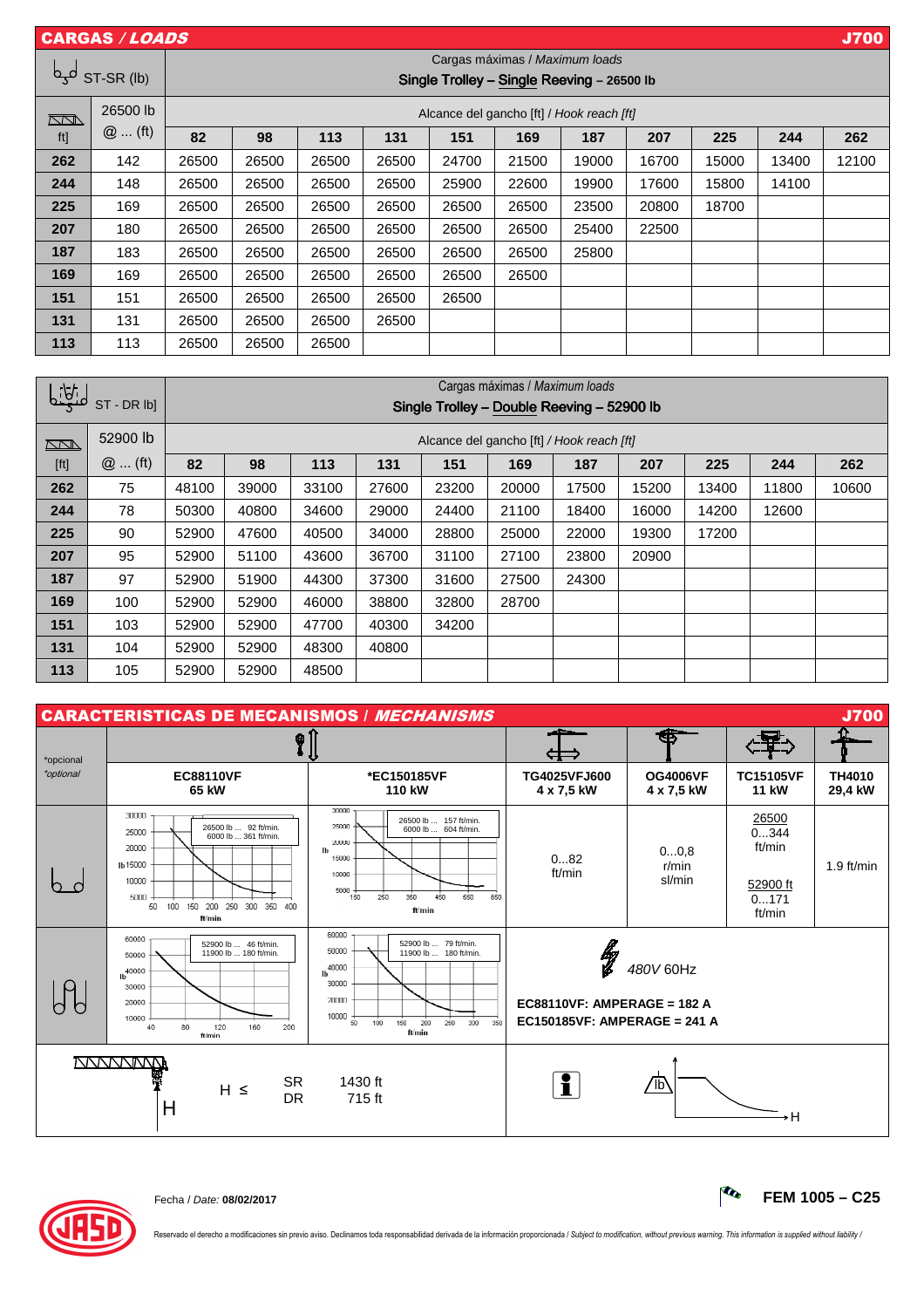| <b>LISTA DE EMBARQUE / PACKING LIST</b>                                                                        |                                                                     |                                                                                             |                              |                          |                          | <b>J700</b>                      |
|----------------------------------------------------------------------------------------------------------------|---------------------------------------------------------------------|---------------------------------------------------------------------------------------------|------------------------------|--------------------------|--------------------------|----------------------------------|
| <b>DENOMINACIÓN / DENOMINATION</b>                                                                             |                                                                     |                                                                                             | $L$ [ft]                     | A [ft]                   | $H$ [ft]                 | P/W<br>[lb]                      |
| Torre inferior<br>Lower tower                                                                                  | TSRI 20-5,6                                                         | I                                                                                           | 19.7                         | 7.4                      | 7.4                      | 14500                            |
| Torre desmontada<br>Dismantled tower                                                                           | TRD24-5,6                                                           | ェ<br>$\Rightarrow$ A                                                                        | 19.7                         | 3.8                      | 8.3                      | 11370                            |
| Torre<br>Tower                                                                                                 | <b>TSR20</b><br>TSR20-5,6<br>TR24-5,6                               | $\mathbf{I}$<br>$\vdash$ A<br>⇒                                                             | 14.0<br>19.7<br>19.7         | 7.4<br>7.4<br>9.1        | 7.4<br>7.4<br>9.3        | 6900<br>9400<br>10200            |
| Larguero largo, reducción<br>Long crossbar, reduction                                                          | TR24/TSR20                                                          | ェ                                                                                           | 13.0                         | 2.0                      | 6.0                      | 5000                             |
| Larguero corto reduccion<br>Short crossbar, reduction                                                          | <b>TR24/TSR20</b>                                                   | I                                                                                           | 6.3                          | 2.0                      | 6.0                      | 2300                             |
| Torre asiento pista + base punta de torre + orientación<br>Slewing table + tower head base + slewing mechanism |                                                                     | $\square$<br>ェ<br>$\square$<br>$\leq$ A $\Rightarrow$                                       | 15.4                         | 8.1                      | 8.4                      | 27200                            |
| Punta de torre<br><b>Tower</b> head                                                                            |                                                                     | ∈ A                                                                                         | 14.3                         | 7.3                      | 6.6                      | 9500                             |
| Conjunto asiento pista, punta de torre y orientación                                                           | Slewing table assembly, tower head and slewing mechanism            | — А                                                                                         | 26.7                         | 8.2                      | 8.4                      | 36700                            |
| Tramo de pluma                                                                                                 | PC22-1R (I)<br>PC22-2R (II)<br>PC22-3R (III)<br><b>PC22-4R (IV)</b> | I<br><u>MVVVVVVVVNNNNNNN</u><br>☑<br>$\leftarrow$ $\prime$ $\rightarrow$<br>$A \rightarrow$ | 38.2<br>38.5<br>38.5<br>38.5 | 7.3<br>7.1<br>6.8<br>6.8 | 8.2<br>8.1<br>8.1<br>8.1 | 11700<br>13000<br>13500<br>12800 |
| Jib section                                                                                                    | PT22-5R (V)<br>PT22-6 (VI)<br>PT22-7R (VII)<br>PT22-8 (VIII)        | エ<br><b>NYWWWWWWW</b><br>$\leftarrow$ $\leftarrow$ $\leftarrow$<br>$A \neq$                 | 38.5<br>38.5<br>19.4<br>19.2 | 6.8<br>6.8<br>6.8<br>6.8 | 8.1<br>8.1<br>8.0<br>7.9 | 6700<br>4700<br>2600<br>2000     |
| Polipasto<br>Hook assembly                                                                                     | ST/DR                                                               | H<br>I                                                                                      | 6.8                          | 2.3                      | 4.5                      | 2500                             |
| Carro<br>Trolley                                                                                               | ST/DR                                                               | ĻJ<br>L<br>Α<br><b>I</b>                                                                    | 10.7                         | 7.6                      | 7.2                      | 3010                             |
| Plataforma y cabina<br>Platform and cabin                                                                      |                                                                     |                                                                                             | 12.7                         | 7.3                      | 8.2                      | 2560                             |
| Contrapluma con plataformas<br>Counterjib with platforms                                                       |                                                                     | ਹਨਇਗਿ<br>ェ                                                                                  | 37.8                         | 11.2                     | 7.6                      | 21100                            |



Fecha / Date: **08/02/2017 FEM 1005 – C25**

Reservado el derecho a modificaciones sin previo aviso. Declinamos toda responsabilidad derivada de la información proporcionada / Subject to modification, without previous warning. This information is supplied without lia